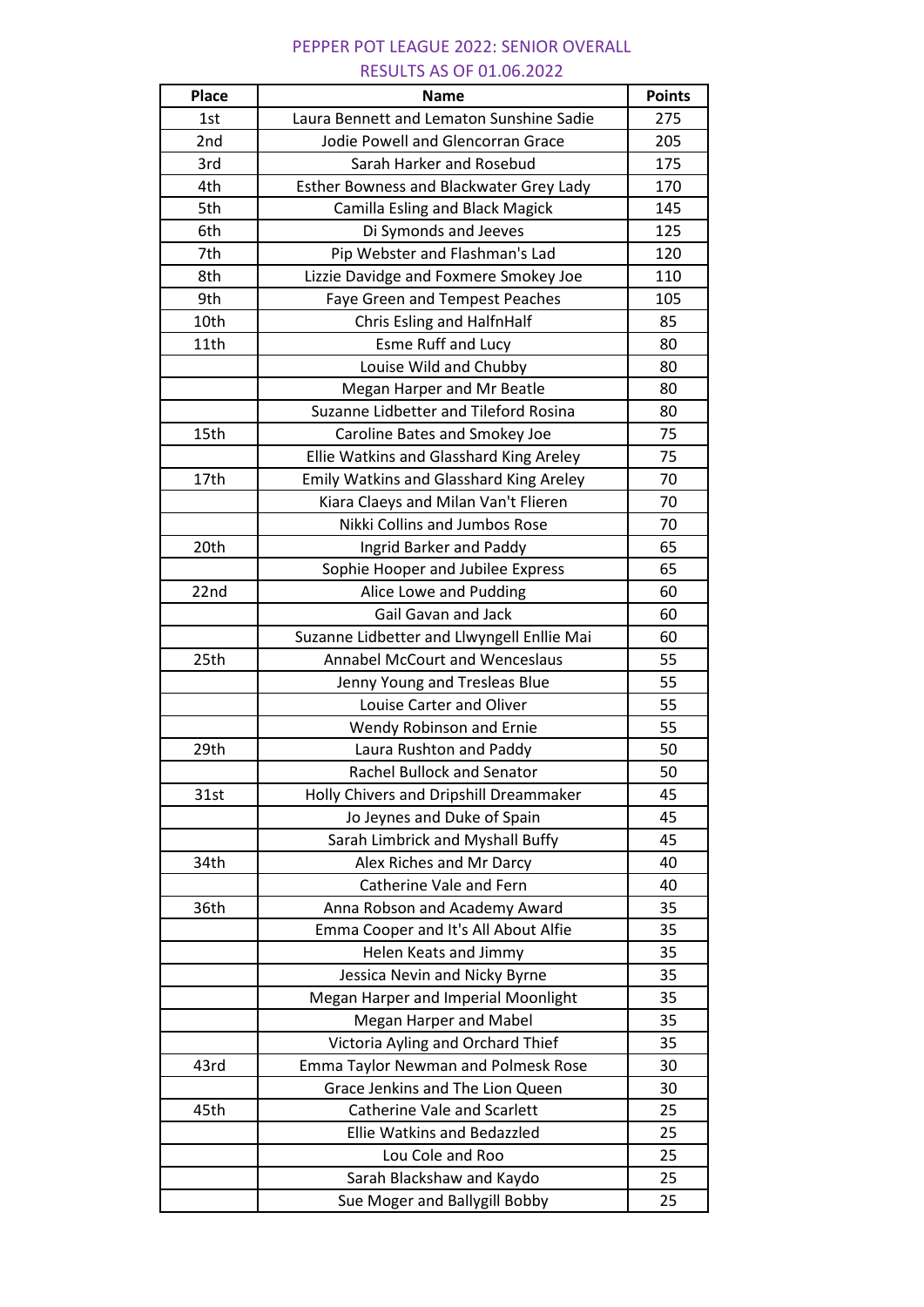## PEPPER POT LEAGUE 2022: SENIOR OVERALL RESULTS AS OF 01.06.2022

|      | <b>Tracey Cameron and Foxy</b>                 | 25 |
|------|------------------------------------------------|----|
| 51st | Ellen Southall and Harold                      | 20 |
|      | Kelly Hudson and Fronwen Gwyn                  | 20 |
|      | Sue Peckham and Solis                          | 20 |
|      | Suzanne Lidbetter and Haylers Midnight Express | 20 |
| 55th | Catherine Holland and Freddie                  | 15 |
|      | Rachel Sargeant and Celetial Bubbles           | 15 |
| 57th | Ellie Burton and Golly Miss Polly              | 10 |
| 58th | Cindie Bunce and Dreambreaker                  | 5  |
|      | Lauren Philpotts and Buckweiser                | 5  |
|      | Natalie Smith and Coco Bean                    | 5  |
|      | Sara Stephenson and Lledi Susan                | 5  |
|      | Sue Peckham and Freddie                        | 5  |
|      |                                                |    |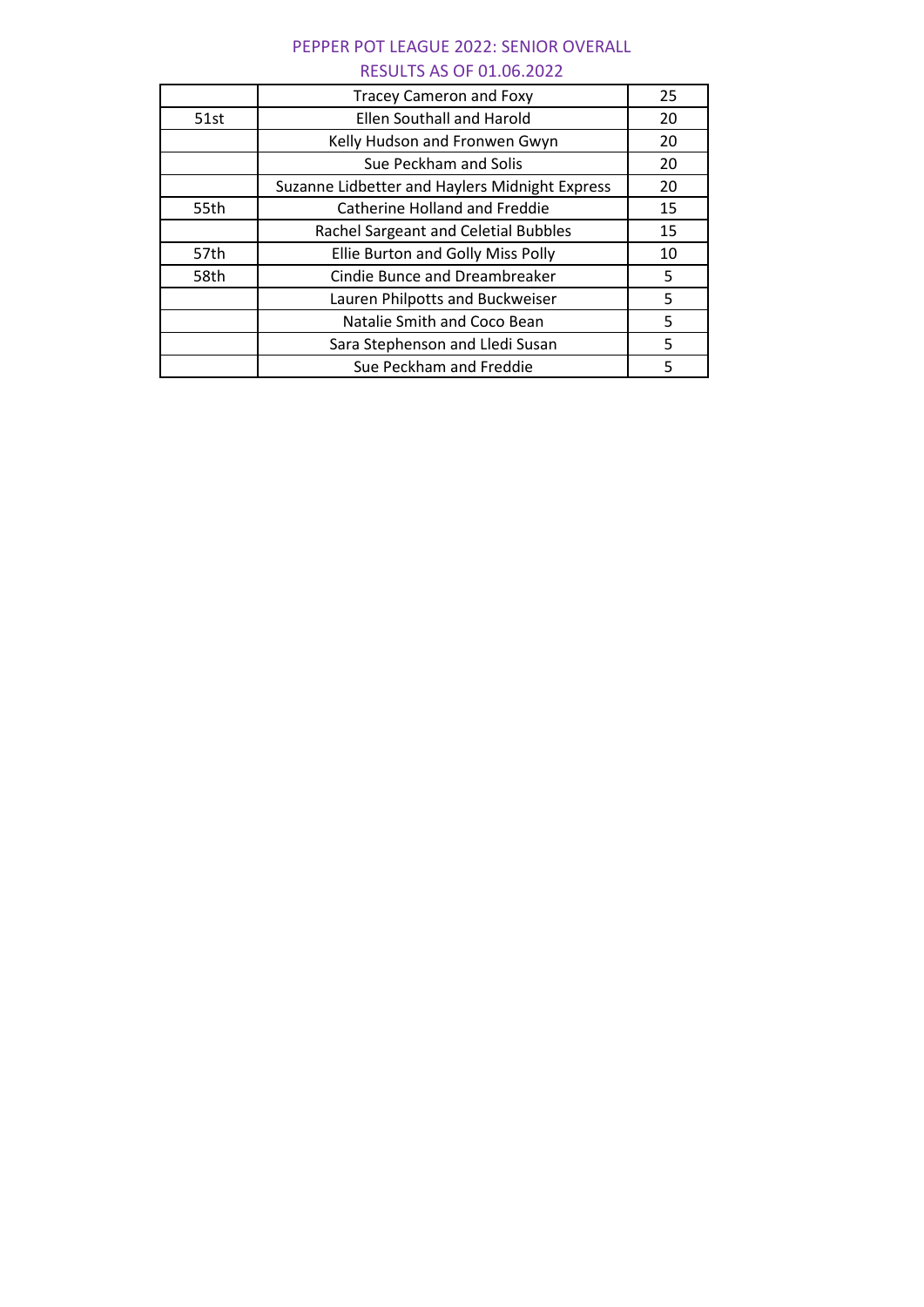# PEPPER POT LEAGUE 2022: JUNIOR OVERALL RESULTS AS OF 01.06.2022

| Place | <b>Name</b>                               | <b>Points</b> |
|-------|-------------------------------------------|---------------|
| 1st   | Gabriella Thomas and Emily Jane           | 120           |
| 2nd   | <b>Isabella Thomas and Paddy</b>          | 115           |
| 3rd   | Rose Chugg-Martin and Tregaire Tiger Lily | 105           |
| 4th   | Oliver Hooper and Blue Suede Shoes        | 85            |
| 5th   | Lottie Gilderson and Fortside Capri       | 25            |
| 6th   | Lilly Collop and Jilly                    |               |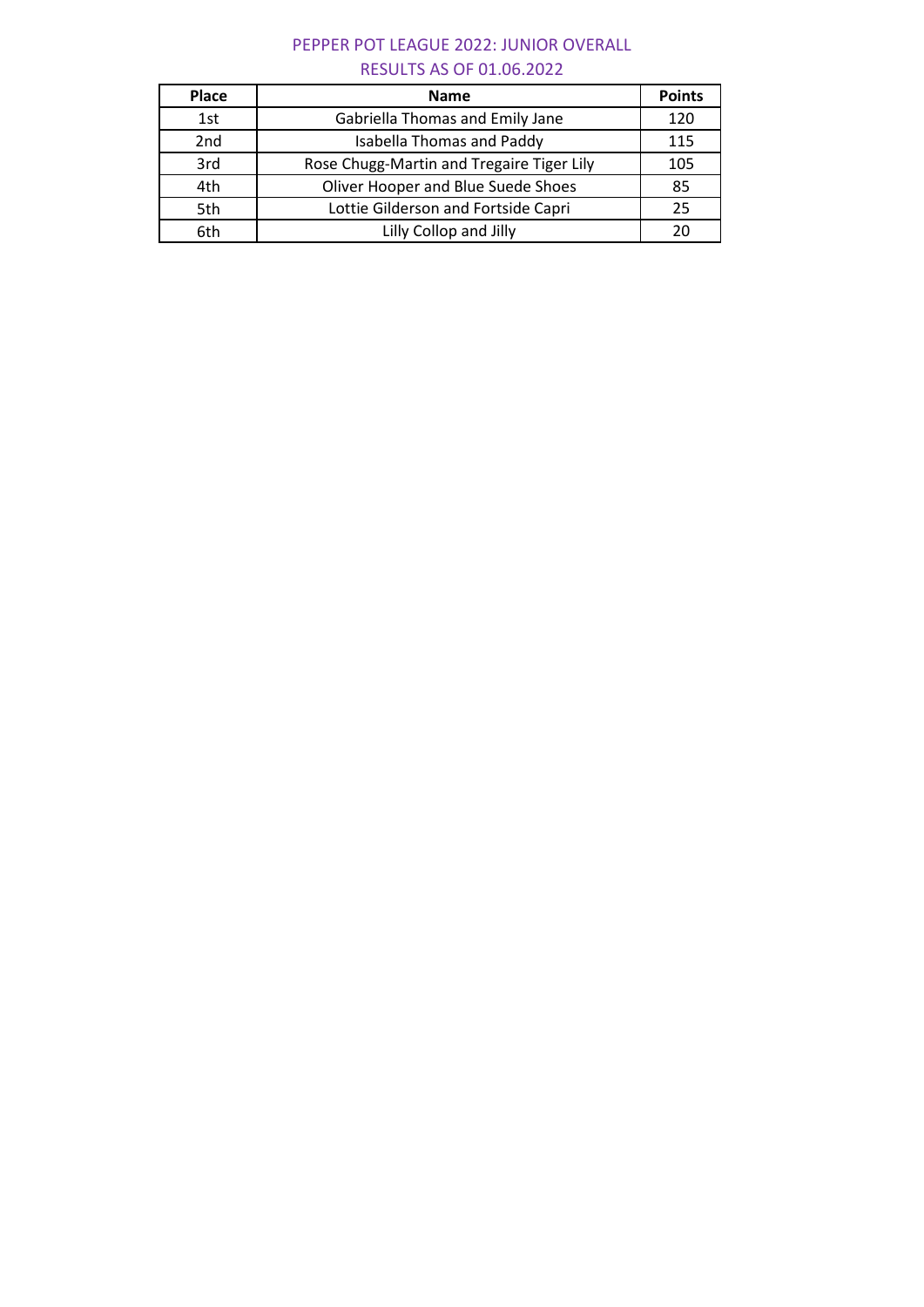## PEPPER POT LEAGUE 2022: SENIOR DRESSAGE RESULTS AS OF 01.06.2022

| <b>Place</b> | <b>Name</b>                                    | <b>Points</b> |
|--------------|------------------------------------------------|---------------|
| 1st          | Laura Bennett and Lematon Sunshine Sadie       | 275           |
| 2nd          | Sarah Harker and Rosebud                       | 175           |
| 3rd          | Jodie Powell and Glencorran Grace              | 115           |
| 4th          | Megan Harper and Mr Beatle                     | 80            |
|              | Suzanne Lidbetter and Tileford Rosina          | 80            |
| 6th          | Camilla Esling and Black Magick                | 75            |
| 7th          | Caroline Bates and Smokey Joe                  | 60            |
|              | <b>Gail Gavan and Jack</b>                     | 60            |
|              | Suzanne Lidbetter and Llwyngell Enllie Mai     | 60            |
| 10th         | Wendy Robinson and Ernie                       | 55            |
| 11th         | <b>Rachel Bullock and Senator</b>              | 50            |
| 12th         | Sarah Limbrick and Myshall Buffy               | 45            |
| 13th         | Catherine Vale and Fern                        | 40            |
|              | Sophie Hooper and Jubilee Express              | 40            |
| 15th         | Di Symonds and Jeeves                          | 35            |
|              | Ellie Watkins and Glasshard King Areley        | 35            |
|              | Emily Watkins and Glasshard King Areley        | 35            |
|              | Emma Cooper and It's All About Alfie           | 35            |
|              | Victoria Ayling and Orchard Thief              | 35            |
| 20th         | <b>Emma Taylor Newman and Polmesk Rose</b>     | 30            |
|              | <b>Grace Jenkins and The Lion Queen</b>        | 30            |
| 22nd         | <b>Catherine Vale and Scarlett</b>             | 25            |
|              | Ellie Watkins and Bedazzled                    | 25            |
|              | Esther Bowness and Blackwater Grey Lady        | 25            |
|              | Lou Cole and Roo                               | 25            |
|              | Sarah Blackshaw and Kaydo                      | 25            |
|              | <b>Tracey Cameron and Foxy</b>                 | 25            |
| 28th         | <b>Ellen Southall and Harold</b>               | 20            |
|              | Pip Webster and Flashman's Lad                 | 20            |
|              | Suzanne Lidbetter and Haylers Midnight Express | 20            |
| 31st         | Catherine Holland and Freddie                  | 15            |
|              | Helen Keats and Jimmy                          | 15            |
|              | Louise Wild and Chubby                         | 15            |
|              | Rachel Sargeant and Celetial Bubbles           | 15            |
| 35th         | Ellie Burton and Golly Miss Polly              | 10            |
| 36th         | Ann Brennan and Graylands Beaver Brook         | 5             |
|              | Jo Jeynes and Duke of Spain                    | 5             |
|              | Lauren Philpotts and Buckweiser                | 5             |
|              | Lizzie Davidge and Foxmere Smokey Joe          | 5             |
|              | Natalie Smith and Coco Bean                    | 5             |
|              | Sara Stephenson and Lledi Susan                | 5             |
|              | Sue Moger and Ballygill Bobby                  | 5             |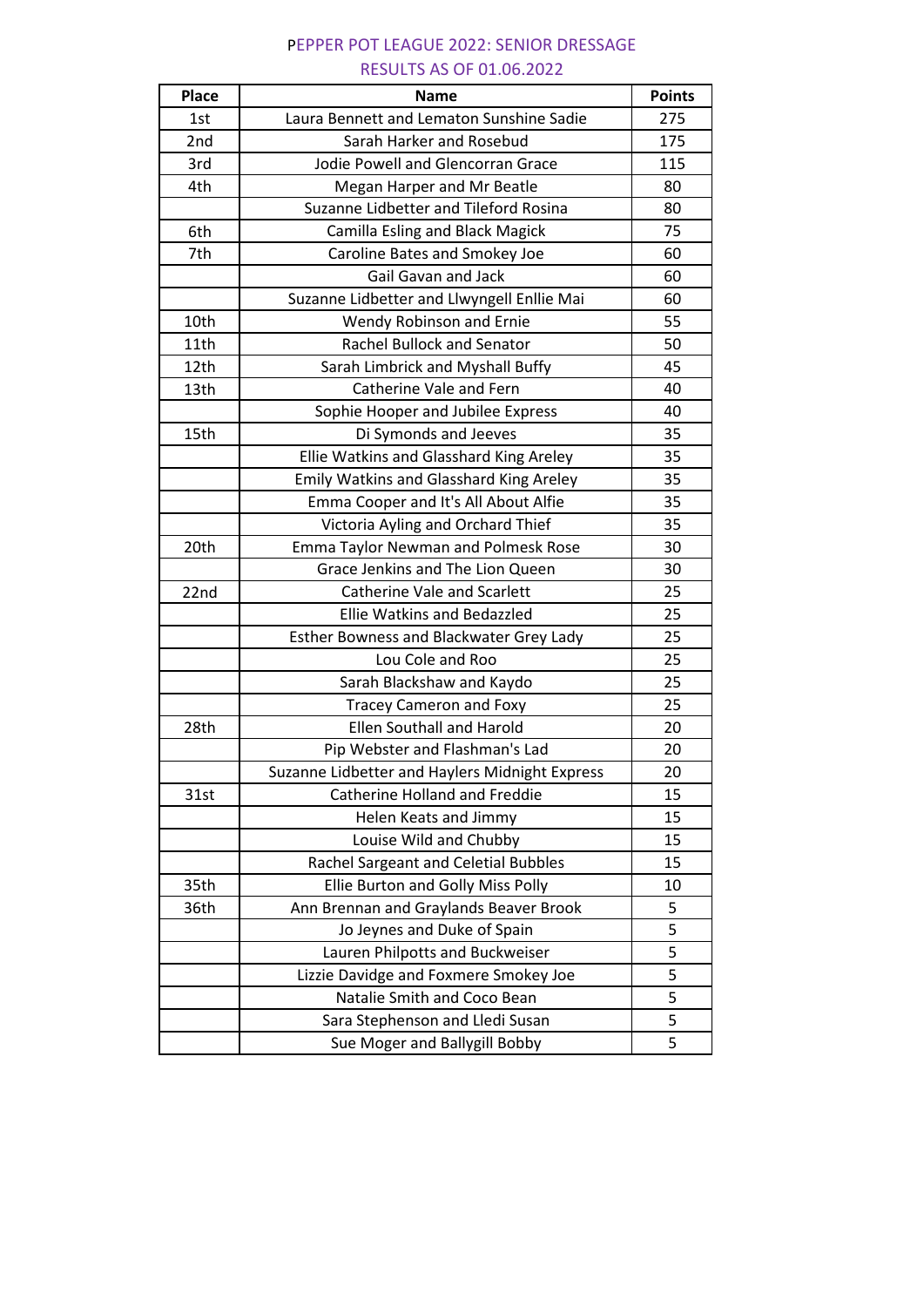### PEPPER POT LEAGUE 2022: JUNIOR DRESSAGE RESULTS AS OF 01.06.2022

| <b>Place</b> | <b>Name</b>                               | <b>Points</b> |
|--------------|-------------------------------------------|---------------|
| 1st          | <b>Isabella Thomas and Paddy</b>          | 115           |
| 2nd          | Rose Chugg-Martin and Tregaire Tiger Lily |               |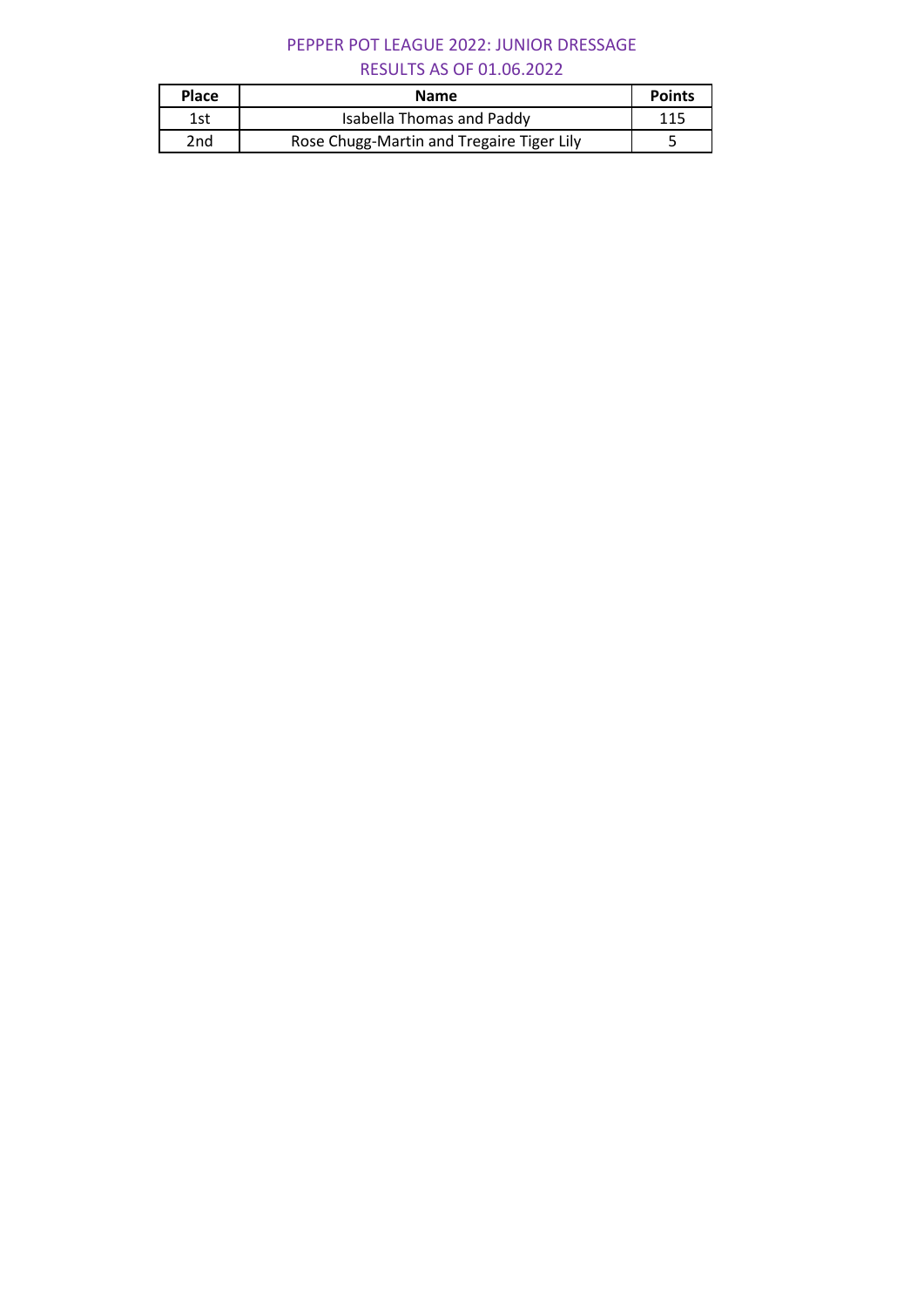# PEPPER POT LEAGUE 2022: SENIOR COMBINED EVENTS RESULTS AS OF 01.06.2022

| Place | <b>Name</b>                            | <b>Points</b> |
|-------|----------------------------------------|---------------|
| 1st   | Sophie Hooper and Jubilee Express      | 25            |
| 2nd   | <b>Camilla Esling and Black Magick</b> | 20            |
| 3rd   | Sue Peckham and Solis                  | 15            |
| 4th   | Chris Esling and HalfnHalf             | 10            |
|       | Faye Green and Tempest Peaches         | 10            |
|       | Jodie Powell and Glencorran Grace      |               |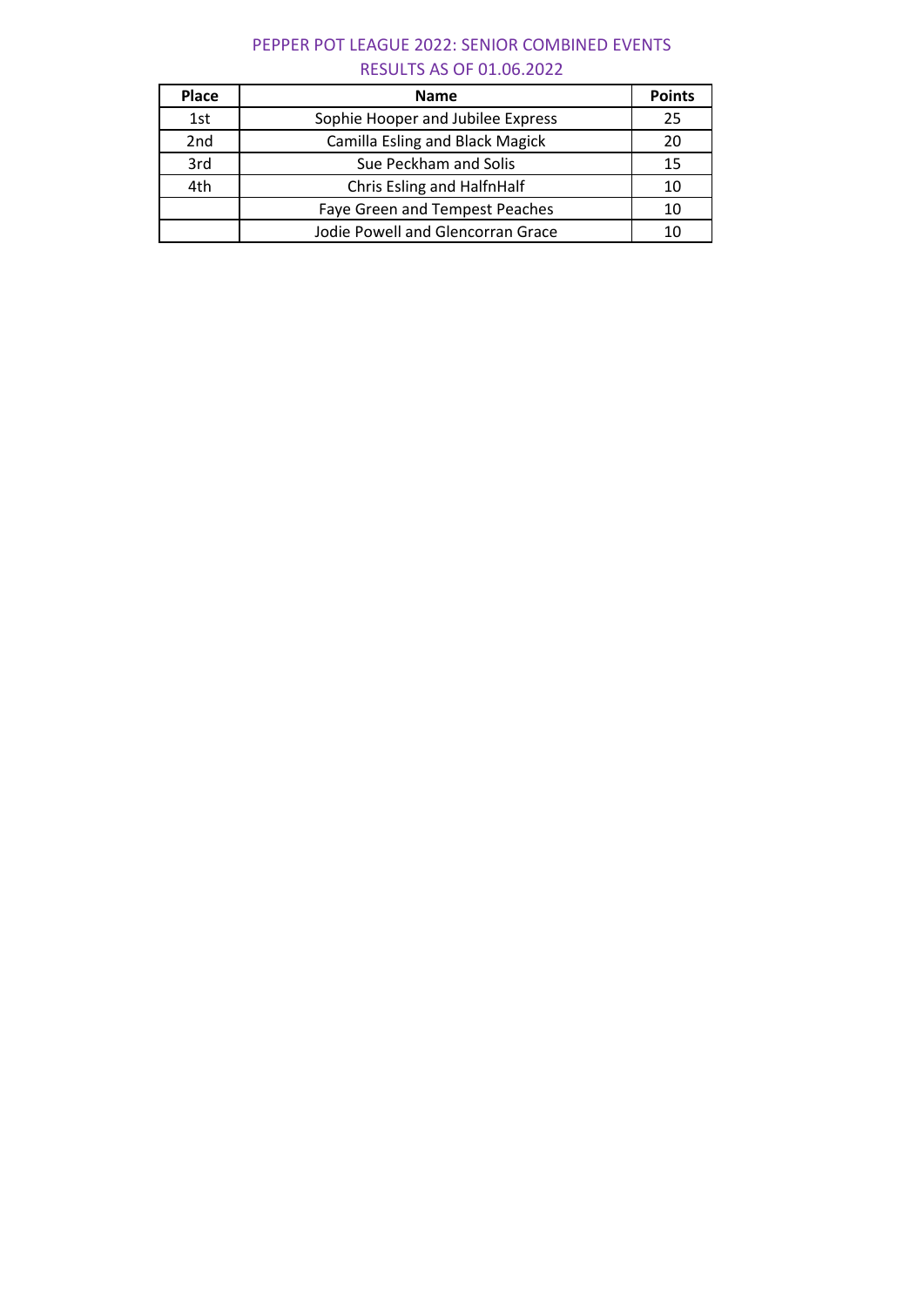# PEPPER POT LEAGUE 2022: JUNIOR COMBINED EVENTS RESULTS AS OF 01.06.2022

| <b>Place</b> | <b>Name</b>                               | <b>Points</b> |
|--------------|-------------------------------------------|---------------|
| 1st          | Rose Chugg-Martin and Tregaire Tiger Lily | 95            |
| 2nd          | Oliver Hooper and Blue Suede Shoes        | 85            |
| 3rd          | Gabriella Thomas and Emily Jane           | 80            |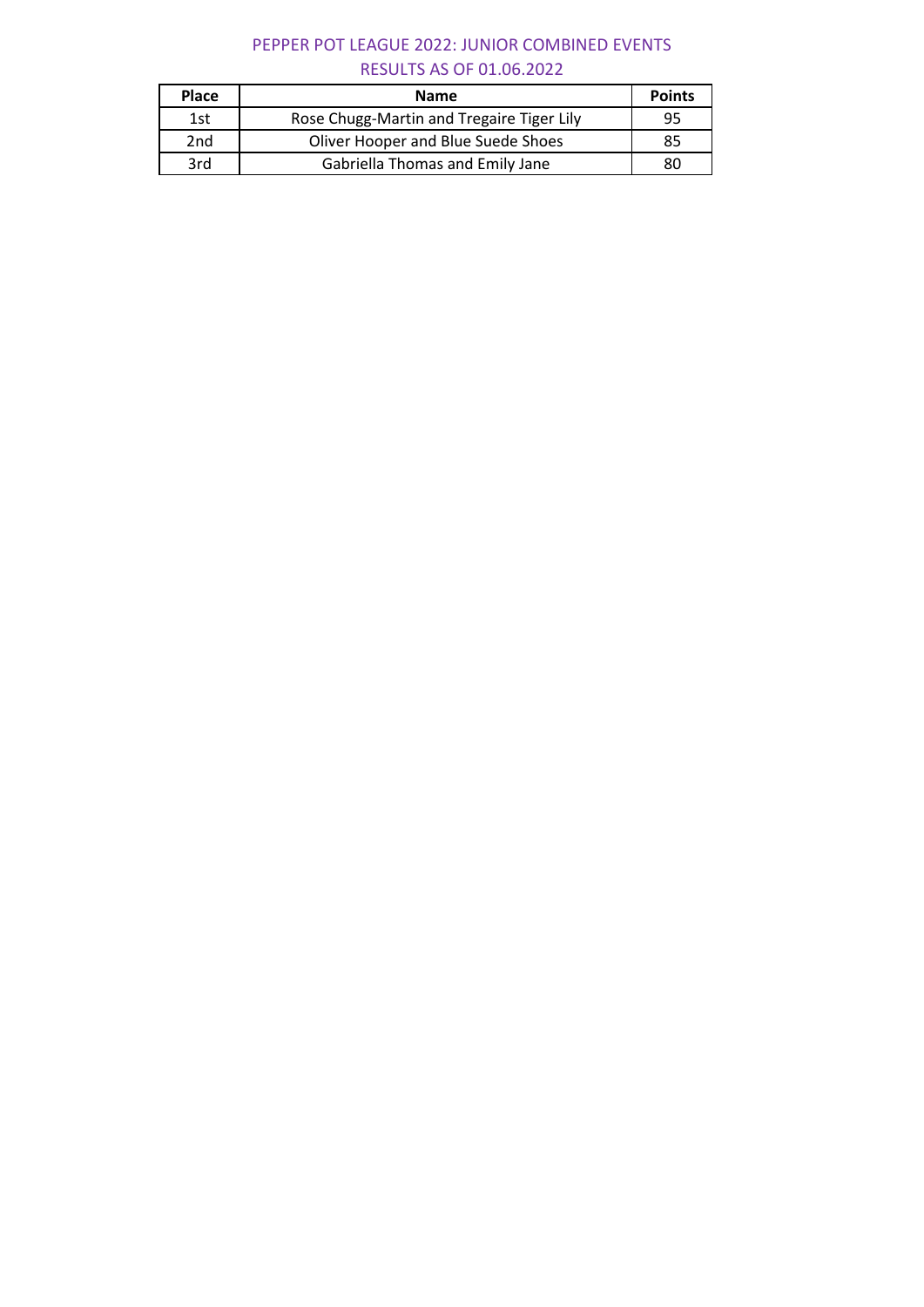### PEPPER POT LEAGUE 2022: SENIOR JUMPING RESULTS AS OF 01.06.2022

| <b>Place</b> | <b>Name</b>                             | <b>Points</b> |
|--------------|-----------------------------------------|---------------|
| 1st          | Esther Bowness and Blackwater Grey Lady | 145           |
| 2nd          | Lizzie Davidge and Foxmere Smokey Joe   | 105           |
| 3rd          | Pip Webster and Flashman's Lad          | 100           |
| 4th          | Faye Green and Tempest Peaches          | 95            |
| 5th          | Di Symonds and Jeeves                   | 90            |
| 6th          | <b>Esme Ruff and Lucy</b>               | 80            |
|              | Jodie Powell and Glencorran Grace       | 80            |
| 8th          | Chris Esling and HalfnHalf              | 75            |
| 9th          | Kiara Claeys and Milan Van't Flieren    | 70            |
|              | Nikki Collins and Jumbos Rose           | 70            |
| 11th         | Ingrid Barker and Paddy                 | 65            |
|              | Louise Wild and Chubby                  | 65            |
| 13th         | Alice Lowe and Pudding                  | 60            |
| 14th         | <b>Annabel McCourt and Wenceslaus</b>   | 55            |
|              | Jenny Young and Tresleas Blue           | 55            |
|              | Louise Carter and Oliver                | 55            |
| 17th         | <b>Camilla Esling and Black Magick</b>  | 50            |
|              | Laura Rushton and Paddy                 | 50            |
| 19th         | Holly Chivers and Dripshill Dreammaker  | 45            |
| 20th         | Alex Riches and Mr Darcy                | 40            |
|              | Ellie Watkins and Glasshard King Areley | 40            |
|              | Jo Jeynes and Duke of Spain             | 40            |
| 23rd         | Anna Robson and Academy Award           | 35            |
|              | Emily Watkins and Glasshard King Areley | 35            |
|              | Jessica Nevin and Nicky Byrne           | 35            |
|              | Megan Harper and Imperial Moonlight     | 35            |
|              | Megan Harper and Mabel                  | 35            |
| 28th         | Helen Keats and Jimmy                   | 20            |
|              | Kelly Hudson and Fronwen Gwyn           | 20            |
|              | Sue Moger and Ballygill Bobby           | 20            |
| 31st         | Caroline Bates and Smokey Joe           | 15            |
| 32nd         | <b>Cindie Bunce and Dreambreaker</b>    | 5             |
|              | Sue Peckham and Freddie                 | 5             |
|              | Sue Peckham and Solis                   | 5             |